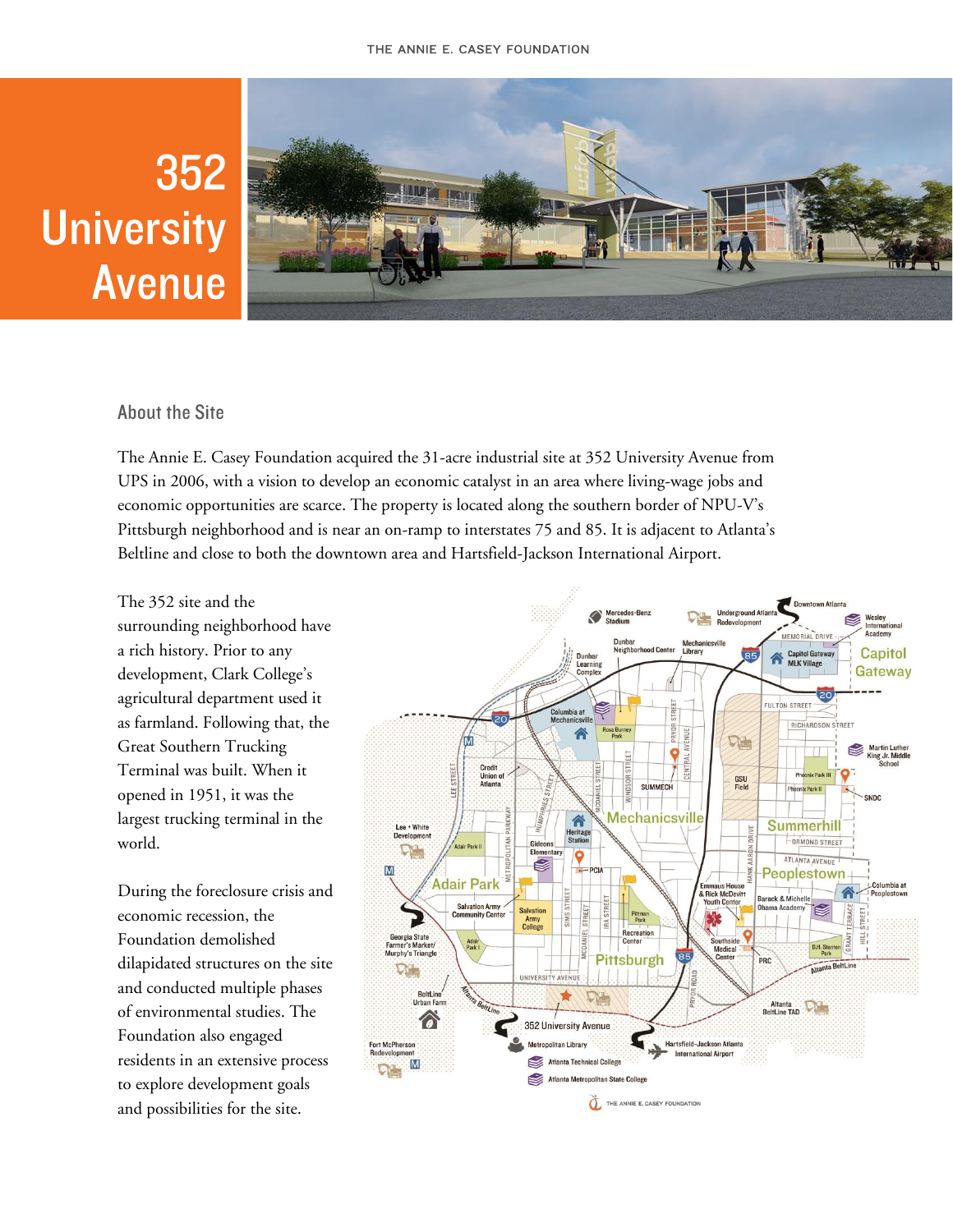## **Developer Selection Process**

After conducting an extensive market study to explore potential uses for the site, the Foundation issued a request for qualifications from developers. Casey sought a development partner who shared our vision of creating an economic catalyst for the area — and our commitment to ensuring the community receives the maximum benefit from the project. Once the multiple phases of the project are complete, it is anticipated to be a vibrant, living-wage job ecosystem that clusters a range of businesses together, including industrial, office and administrative, artistic and creative enterprises.

In mid-2015, the Foundation began negotiations for redeveloping 352 University Avenue with Columbia Core Partners (CCP), a partnership between Columbia Ventures and The Core Venture Studio. The negotiation process took several months, with pre-development work conducted in the interim to clarify market opportunities. An agreement was finalized in early 2017 for Phase I of the development project. In addition to CCP, the development team includes Stevens & Wilkinson Architects, Long Engineering, Sylvatica Studio Landscape Architects and Southface Energy Institute.

## **Community Engagement**

The Casey Foundation strongly believes in the importance of residents having a place at the decisionmaking table in any discussion that affects their community, and through its grant making has worked to strengthen residents' ability to organize and advocate for themselves. Enabling residents to advocate for their interests in the redevelopment of the 352 University Avenue site is an extension of this commitment. Examples of some of the current resident-engagement activities are below.

- Monthly meetings engage residents in the development process, and working groups have been established focused on naming, history and art and entrepreneurship and jobs.
- Weekly site tours orient residents to the development, and educational tours have been conducted to familiarize residents with other local development projects.
- Focus group meetings have been held with community "makers" individuals with their own start-up enterprises, such as candlemakers, seamstresses and bakers — and prospective tenants to collect feedback on building design.

# **Economic Inclusion**

The Foundation and CCP teams are committed to ensuring that neighborhood residents are hired for construction-related jobs and permanent jobs at the site. There is also a commitment that local, minorityand women-owned businesses will obtain subcontracting opportunities in the construction and ongoing operations at the site. The development team aims to leverage the capabilities and ongoing efforts of the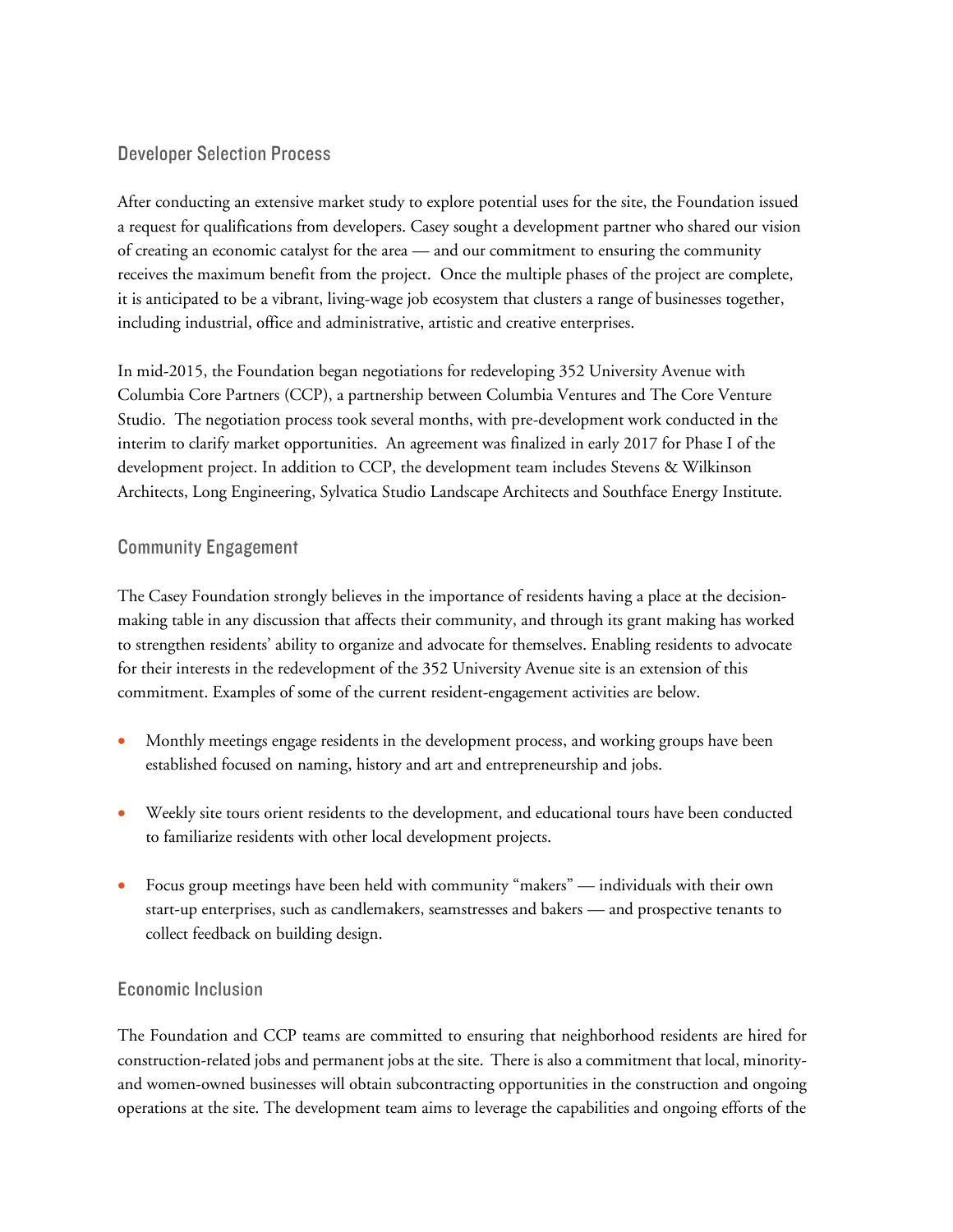Foundation's workforce development partners and Construction Ready program affiliates to achieve their local hiring objectives.

# **Phase I Development Plans**

Phase I will occur on the eastern side of the 352 site, around the only existing structure on the property. Our goal in this first phase is to adapt a portion of the site into a commercial village with a wide variety of tenants — preferably locally owned businesses led by NPU-V residents — and prepare to surround it with an urban business park. The adaptation of the existing structure will create a small business space and maker hub intended to fuel entrepreneurship and job creation at a grassroots level. This building will also become a community space for various neighborhood functions and will eventually house the Casey Foundation's Atlanta Civic Site office.

Other components of Phase I include necessary road and sanitary sewer, storm water management, landscaping and pedestrian-oriented infrastructure (including a spur to the future Atlanta Beltline and additional access points to and from the Pittsburgh neighborhood) for a little more than half of the site. A multi-purpose green space will also be built, along with a container yard and three adaptable pad-ready sites for businesses. Based on our current project timeline, we expect to break ground at the beginning of 2018.

# About the Casey Foundation's Atlanta Civic Site

Atlanta is one of two civic sites, along with Baltimore, where Casey has a special connection and longterm commitment to child and family well-being. The Foundation is particularly focused on a set of neighborhoods — Adair Park, Capitol Gateway, Mechanicsville, Peoplestown, Pittsburgh and Summerhill — in the southwest corner of the city called Neighborhood Planning Unit V (NPU-V). Since 2001, we've been working to increase opportunities for low-income families in the area by focusing on neighborhood revitalization, strengthening local organizations to galvanize community involvement and promoting high-quality early childhood education and child development.

#### **About Columbia Ventures**

Founded in 2013, Columbia Ventures is an Atlanta-based company focused on urban development in the Southeast. Columbia Ventures focuses on commercial urban projects, often public-private partnerships, and is the sister company to Columbia Residential, the award-winning developer of affordable and mixed-income housing that was founded in 1991 by Noel Khalil. The company's founders have extensive regional and national experience and have developed more than \$2 billion of commercial real estate.